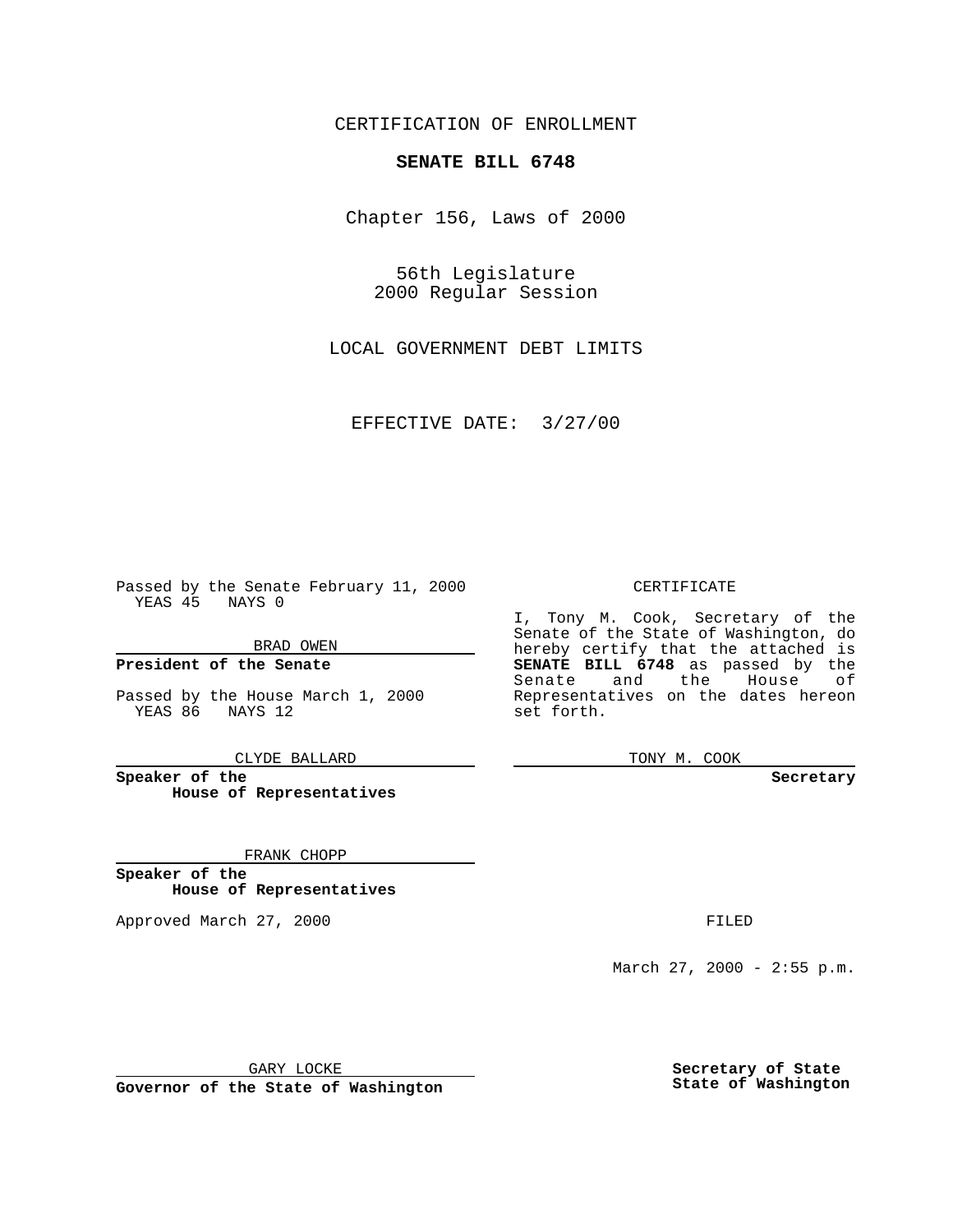## **SENATE BILL 6748** \_\_\_\_\_\_\_\_\_\_\_\_\_\_\_\_\_\_\_\_\_\_\_\_\_\_\_\_\_\_\_\_\_\_\_\_\_\_\_\_\_\_\_\_\_\_\_

\_\_\_\_\_\_\_\_\_\_\_\_\_\_\_\_\_\_\_\_\_\_\_\_\_\_\_\_\_\_\_\_\_\_\_\_\_\_\_\_\_\_\_\_\_\_\_

Passed Legislature - 2000 Regular Session

**State of Washington 56th Legislature 2000 Regular Session**

**By** Senators Sellar, Patterson, McCaslin and T. Sheldon

Read first time 01/26/2000. Referred to Committee on State & Local Government.

 AN ACT Relating to increasing a city or town debt limit for purposes of financing capital facilities associated with economic development; amending RCW 39.36.020; and declaring an emergency.

BE IT ENACTED BY THE LEGISLATURE OF THE STATE OF WASHINGTON:

 **Sec. 1.** RCW 39.36.020 and 1994 c 277 s 1 are each amended to read as follows:

 (1) Except as otherwise expressly provided by law or in subsections (2), (3) and (4) of this section, no taxing district shall for any purpose become indebted in any manner to an amount exceeding three-eighths of one percent of the value of the taxable property in such taxing district without the assent of three-fifths of the voters therein voting at an election to be held for that purpose, nor in cases requiring such assent shall the total indebtedness incurred at any time exceed one and one-fourth percent on the value of the taxable property therein.

 (2)(a)(i) Public hospital districts are limited to an indebtedness amount not exceeding three-fourths of one percent of the value of the taxable property in such public hospital districts without the assent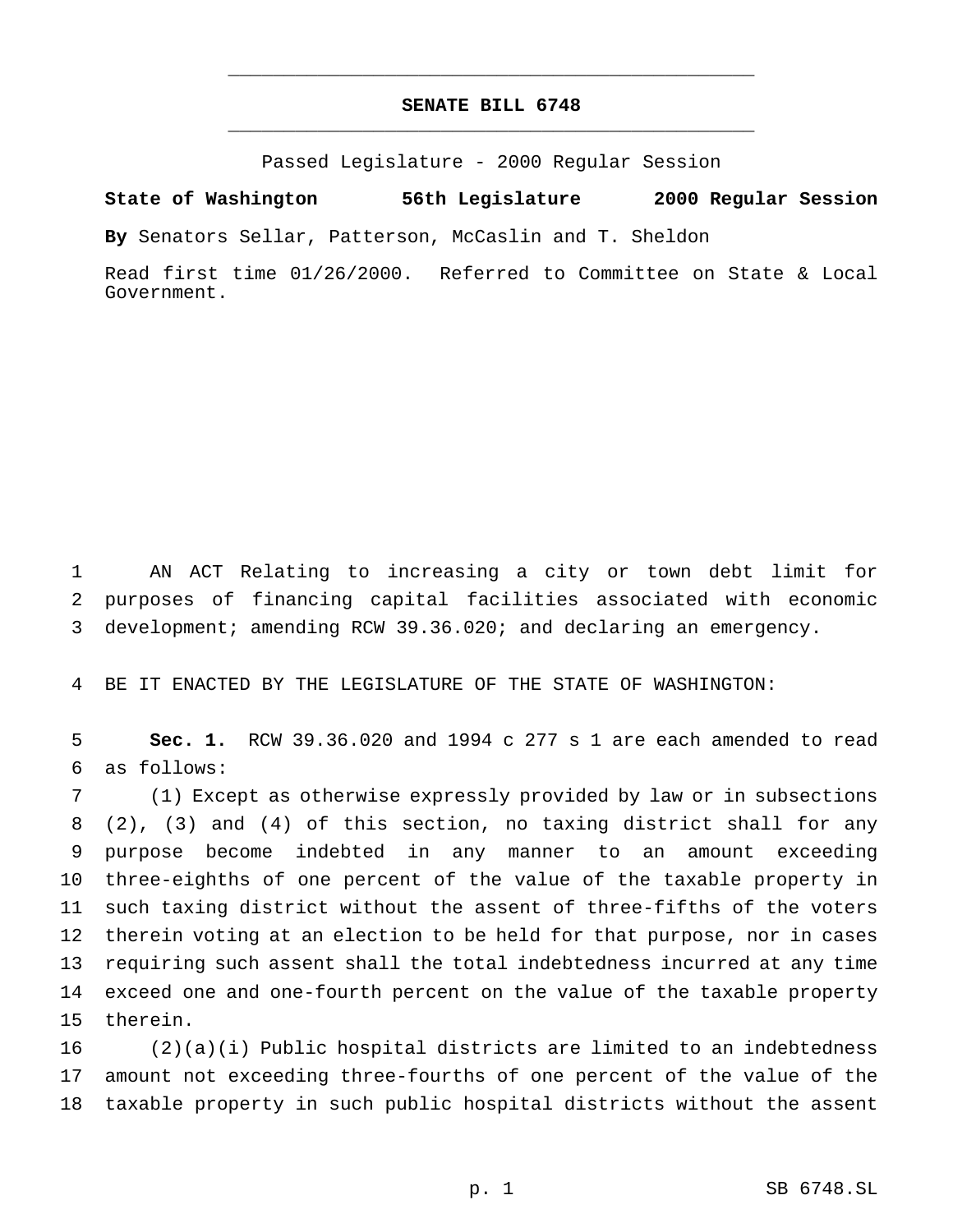of three-fifths of the voters therein voting at an election held for that purpose.

 (ii) Counties, cities, and towns are limited to an indebtedness amount not exceeding one and one-half percent of the value of the taxable property in such counties, cities, or towns without the assent of three-fifths of the voters therein voting at an election held for that purpose.

 (b) In cases requiring such assent counties, cities, towns, and public hospital districts are limited to a total indebtedness of two and one-half percent of the value of the taxable property therein. However, any county that has assumed the rights, powers, functions, and obligations of a metropolitan municipal corporation under chapter 36.56 RCW may become indebted to a larger amount for its authorized metropolitan functions, as provided under chapter 35.58 RCW, but not exceeding an additional three-fourths of one percent of the value of the taxable property in the county without the assent of three-fifths of the voters therein voting at an election held for that purpose, and in cases requiring such assent not exceeding an additional two and one-half percent of the value of the taxable property in the county.

 (3) School districts are limited to an indebtedness amount not exceeding three-eighths of one percent of the value of the taxable property in such district without the assent of three-fifths of the voters therein voting at an election held for that purpose. In cases requiring such assent school districts are limited to a total indebtedness of two and one-half percent of the value of the taxable property therein.

 (4) No part of the indebtedness allowed in this chapter shall be incurred for any purpose other than strictly county, city, town, school district, township, port district, metropolitan park district, or other municipal purposes: PROVIDED, That a city or town, with such assent, may become indebted to a larger amount, but not exceeding two and one- half percent additional, determined as herein provided, for supplying such city or town with water, artificial light, and sewers, when the works for supplying such water, light, and sewers shall be owned and controlled by the city or town; and a city or town, with such assent, may become indebted to a larger amount, but not exceeding two and one-37 half percent additional for acquiring or developing open space  $((and))_{\perp}$  park facilities, and capital facilities associated with economic 39 development: PROVIDED FURTHER, That any school district may become